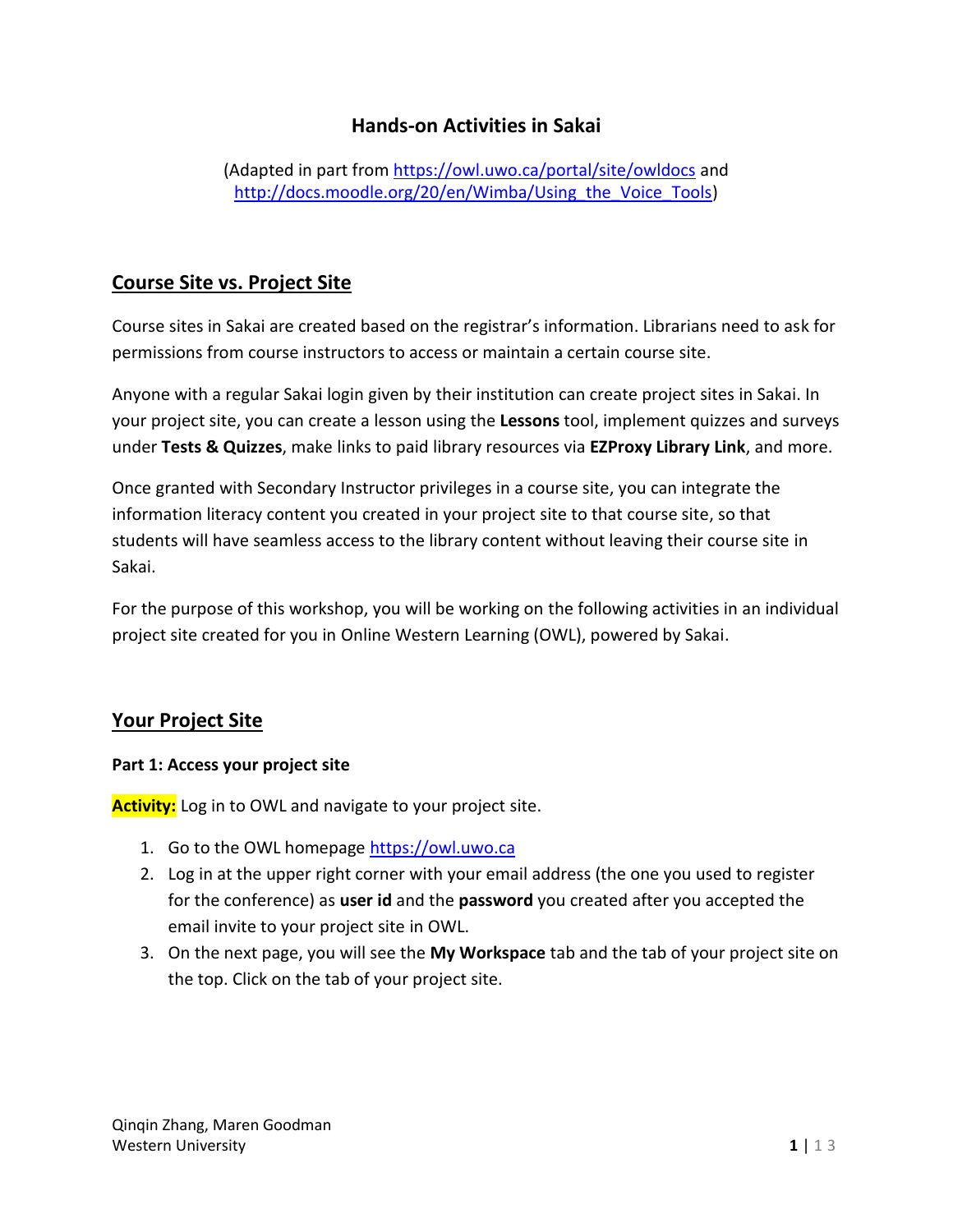#### **Part 2: Edit tools in your project site**

**Activity**: Add these tools in your project site: Resources, Elluminate Live! Bridge, Wimba Voice Board, and Tests & Quizzes.

- 1. Navigate to **Site Info** within your project site.
- 2. Click on **Edit Tools** on the top.

| <b>Western</b>    | My Workspace V                    |                   | <b>LESSONS 101 LEC:</b> |
|-------------------|-----------------------------------|-------------------|-------------------------|
| Home <del>n</del> | LESSONS 101 LEC SU13: Site Info C |                   |                         |
| Site Info [i]     | <b>Edit Site Information</b>      | <b>Edit Tools</b> | Page Order              |
| Announcements (0) | LESSONS 101 LEC SU13              |                   |                         |

- 3. Select the tools you want to include in your project site from the list of **Project Site Tools** by checking the checkboxes. You can uncheck the checkboxes to remove tools.
- 4. Click **Continue**.
- 5. Confirm your site tools edits and click **Finish**. Your new tools will now appear in navigation menu to the left.

Note: It is recommended that you add the Resources tool as a default for any project site, as a few other tools require and rely on the Resources tool.

## **Part 3: Add participants to your project site**

**Activity**: Add your neighbour as a participant to your project site.

- 1. Navigate to **Site Info** within your project site.
- 2. Click on **Add Participants** on the top.
- 3. Enter the participant's email address under "Invite participants without existing OWL accounts (Non-official Participants)."
- 4. Choose the option under Participant Roles and Participant Status (leave both options as is).
- 5. Click on **Continue**.
- 6. Choose a role for the participant under Roles (**access** or **maintain**). Maintain gives users editing privileges, whereas Access only gives users the right to access the site.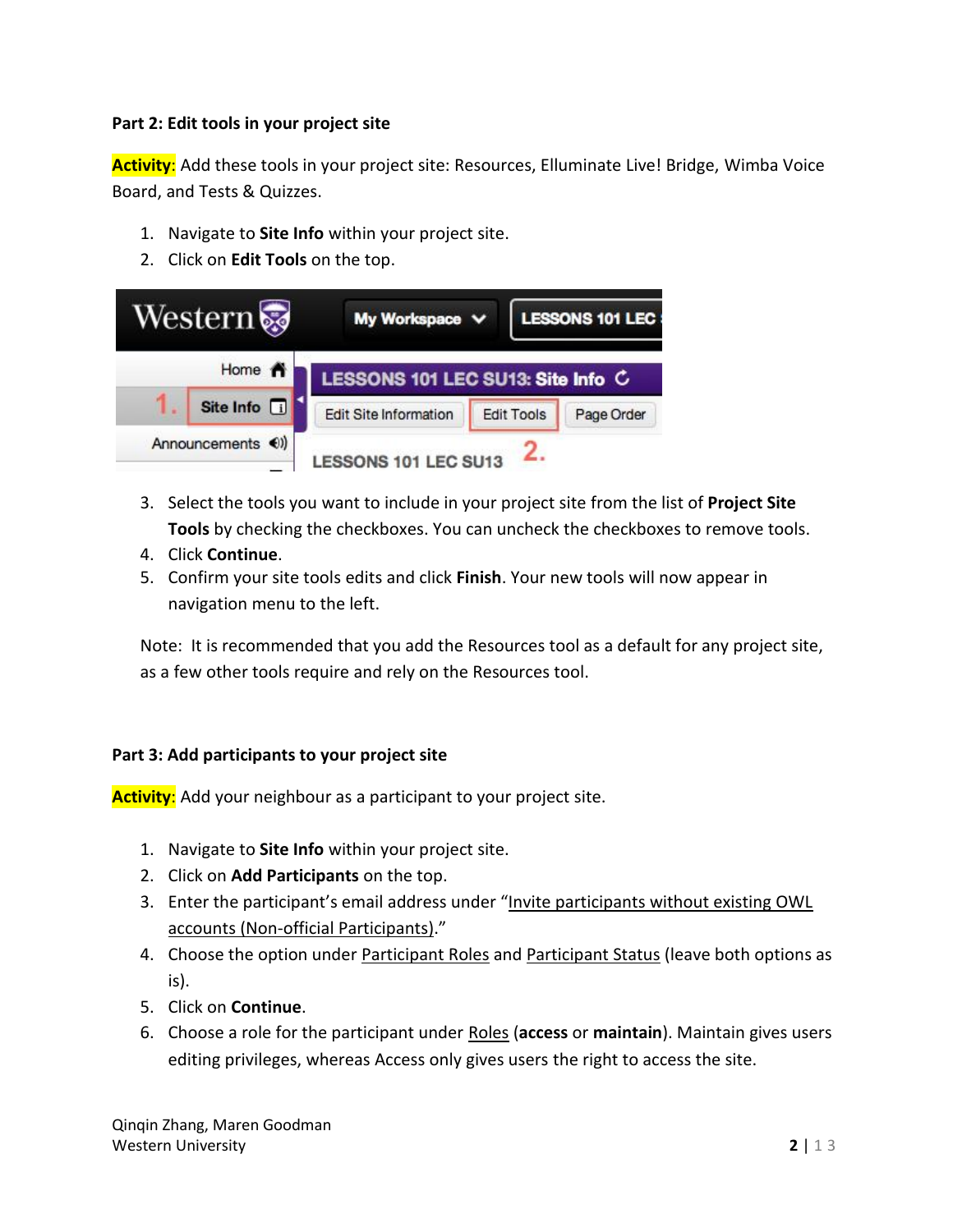- 7. Click on **Continue**; choose an email notification option and click on **Continue**.
- 8. Click on **Finish**.

Now your neighbour should have your project site listed on top of their Sakai page after they log in to Sakai. They now have the privilege assigned by you to use the site.

# **Elluminate Live! Bridge**

Elluminate Live! Bridge provides an interactive online learning environment for participants. Librarians can use it to create and work in virtual classrooms to deliver synchronous information literacy instruction with live demos. Librarians can also create sessions to hold virtual office hours to provide synchronous online research help support for students.

**Activity:** Work with your neighbour to have one person be the moderator and the other be the participant. The moderator creates a new Elluminate session (15 minutes long), and the participant who has already been added to the moderator's project site joins the session. The moderator and the participant practise the different features in a session.

## **Part 1: Create a session**

- 1. In your project site, click on **Elluminate Live! Bridge** in the left navigation menu.
- 2. On the Elluminate main page, click **Create Session**.
- 3. In the **Name Your Session** section, configure Session Name and Session Access.
- 4. In the **Schedule Your Session** section, configure the required elements there. Schedule your session to be 15 minutes long.
- 5. In the **Session Attributes** section, configure the required settings, such as the following. You leave all settings as is for this activity.
	- *Recording Mode* Whether recording will be started automatically or manually, or be disabled.
	- *Simultaneous Talkers* The maximum number of attendees who can be speaking (that is, have their microphones turned on) at one time.
	- *Supervised* If this is set, moderators can view all private chat messages in the Elluminate Live! Bridge session.
	- *All Permissions* If this is set, all participants who are not moderators will be granted full permissions to session resources such as audio, whiteboard, etc.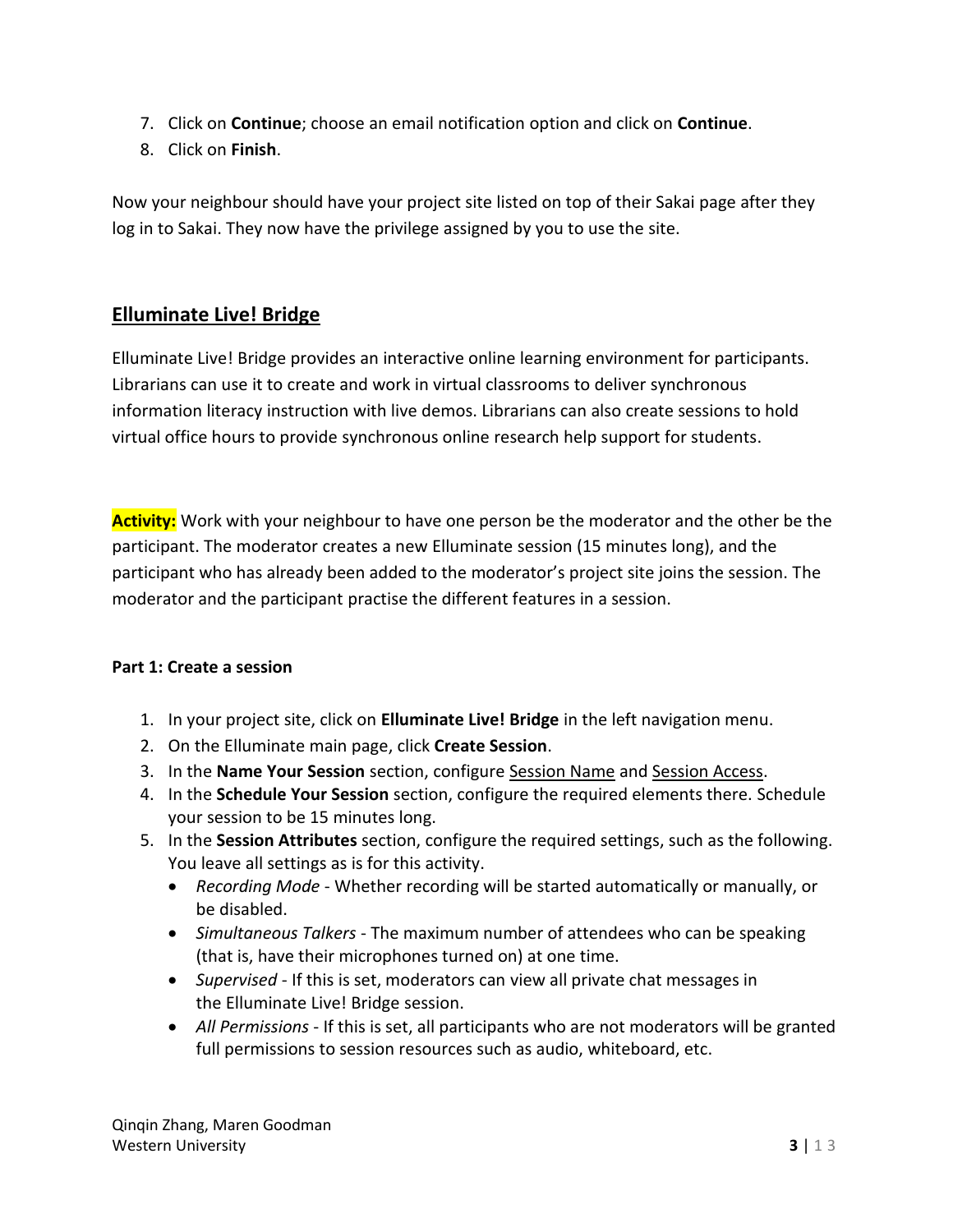- *Raise Hand on Entry* If this is set, all participants have their "raised hand" flag set when they join the session. This enables the moderator to easily tell when newcomers have joined.
- $\bullet$
- 6. Click **Submit**. Click **OK** to confirm and return to the Elluminate Live! Bridge main page.

#### **Part 2: Join the session**

On the Elluminate Live! Bridge main page, click on the session you want to moderate or join. On the next page:

1. For the moderator, click on the **Join** button to join the session. You can share the **Guest Link** with your participant for them to join the session.

| Home $\bigwedge$                         |   | wilu sandbox: Elluminate Live! Bridge C                             |
|------------------------------------------|---|---------------------------------------------------------------------|
| Site Info $\Box$                         |   |                                                                     |
| <b>Elluminate Live!</b><br><b>Bridge</b> | » | <b>Session Details - TESTING</b><br>Start Date: 05/17/2014 06:15 PM |
| Resources $\blacksquare$                 |   | End Date: 05/17/2014 06:30 PM<br>Session Creator: Qingin Zhang      |
| Tests & Quizzes                          | 鈞 | <b>External Links</b>                                               |
| Wimba Voice Board                        |   | Guest Link: https://ca-sas.bbcollab.com/m.jnlp?sid=20               |
| Help $[?]$                               |   |                                                                     |
|                                          |   | <b>Join</b><br>Exit                                                 |

2. The participant can also go to the moderator's project site, click on the **Elluminate Live! Bridge** link on the left navigation, and click on the session title to view the session details. On the Session Details page, click on **Join** to join the session. Depending on the configuration of the session set by the moderator, participants may be able to join the session before it begins.

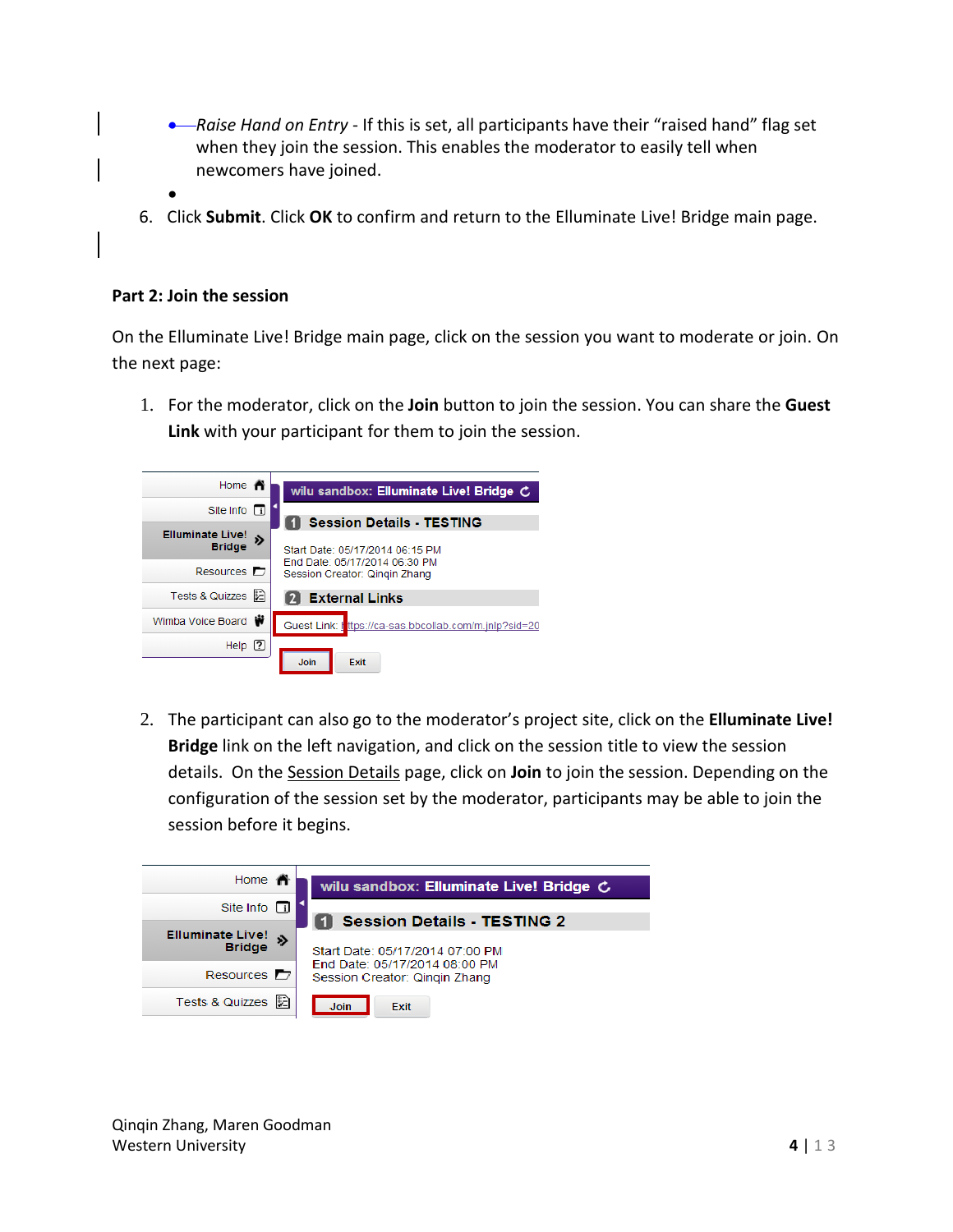- 3. If you are joining an Elluminate Live! Bridge session for the first time, you may be required to install software on your machine. Note: If prompted to upgrade Java, you can choose the option **Later** to continue.
- 4. Both the moderator and the participants will be prompted to open or save the session file meeting.jnlp, which you can open with Java Web Start.
- 5. Click on **Run** when prompted by the Security Warning window, and click on **Accept** when prompted by the BlackBoard Collaborate (bbc) startup window. This process will launch the bbc application, which is where the session is run.
- 6. When joining the session, the moderator will be prompted with a Recording Reminder window. You can choose to start recording right away by clicking on **Start**, or you can choose to record later by clicking on **Close** now and by clicking on the **Record** button at the upper right corner of the screen later. After the recording starts, the recording

button should look like **Recording O** 

7. Moderator and participant practice the different features while in the session. Try Video, Audio, Whiteboard, Load Content, Web Tour, or others.

## **Part 3: Exit the session**

- 1. When you are done practicing, the moderator stops the recording (if you have previously started it) by clicking on the **Recording** button. Click **OK** in the Confirm Recorder Stop window.
- 2. Moderator and participant click on **File** at the upper left of the session window and choose **Exit** to leave the session. Click on **OK** to confirm.
- 3. Close the bbc window or tab (Launching Blackboard Collaborate) and go back to the project site in Sakai. Click on **Exit** on the Sessions Details page to return to the Elluminate Live! Bridge main page.
- 4. The moderator can view previously recorded sessions by clicking on **View Recordings** on the top.

# **Wimba Voice Board**

A Wimba Voice Board functions as an audio discussion board where instructors and students can post audio recordings which are linked together in a discussion thread. Librarians can use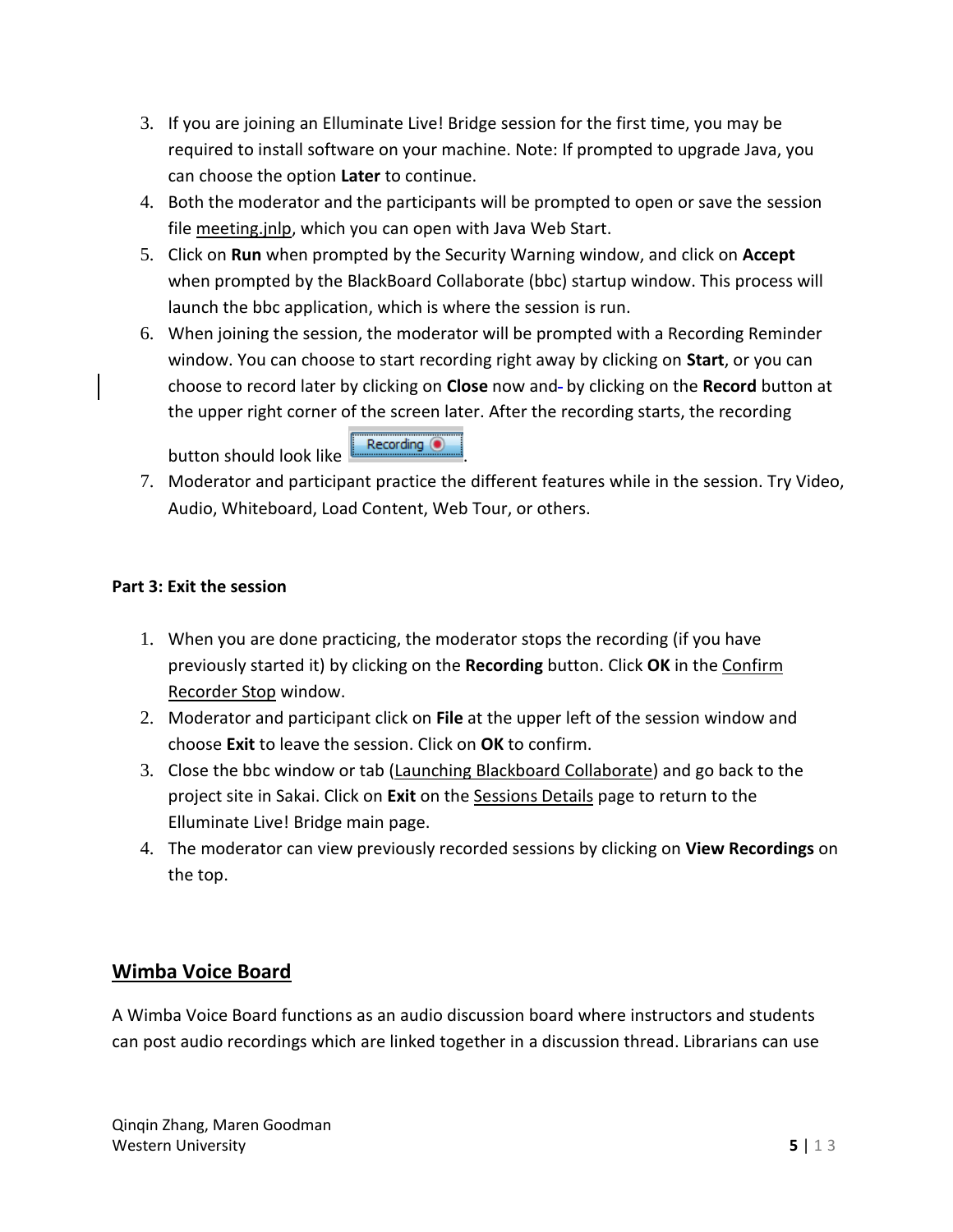Wimba Voice Board to post audio greeting messages and interact with students with reference questions asynchronously via discussion threads.

**Activity:** In Wimba Voice Board, create an audio greeting message under a newly created voice board and respond to that message by creating a new audio message.

## **Part 1: Create a voice board and post a message on the board**

- 1. In your project site, click on **Wimba Voice Board** in the left navigation menu.
- 2. On Wimba Voice Board, click **New** to go to the New Board: Settings page.
- 3. Fill out the **Title** of the voice board and other settings.
- 4. Click **Create**. You will be directed back to the Wimba Voice Board main page, and your newly created voice board should be listed there.
- 5. Highlight the newly created voice board. Click on **Launch** or double click on the voice board title to launch the Voice Board window. Note: Depending on your computer settings, you might need to allow pop-ups in your browser before you are able to launch the Voice Board window. You will be prompted to run the Blackboard Collaborate Voice Authoring application. Click **Run** to continue.
- 6. On the Voice Board window, click on **New** to open the Compose window.
- 7. Enter the **Subject** for the new audio message, and click on the red **Record** button to start recording. You also have the option to enter text in the text box there, to provide the script of the audio message or any additional information you would like to include.
- 8. Once you finish recording, click **Post** on the bottom of the window.

## **Part 2: Edit, reply and forward the message**

Click on the message you want to edit on the Voice Board window. A group of buttons on the top will be enabled.

You can reply to the message by clicking on the **Reply** button on the toolbar of the voice board, edit the message by clicking on the **Edit** button, and forward the message to others via email by clicking on the **Forward** button.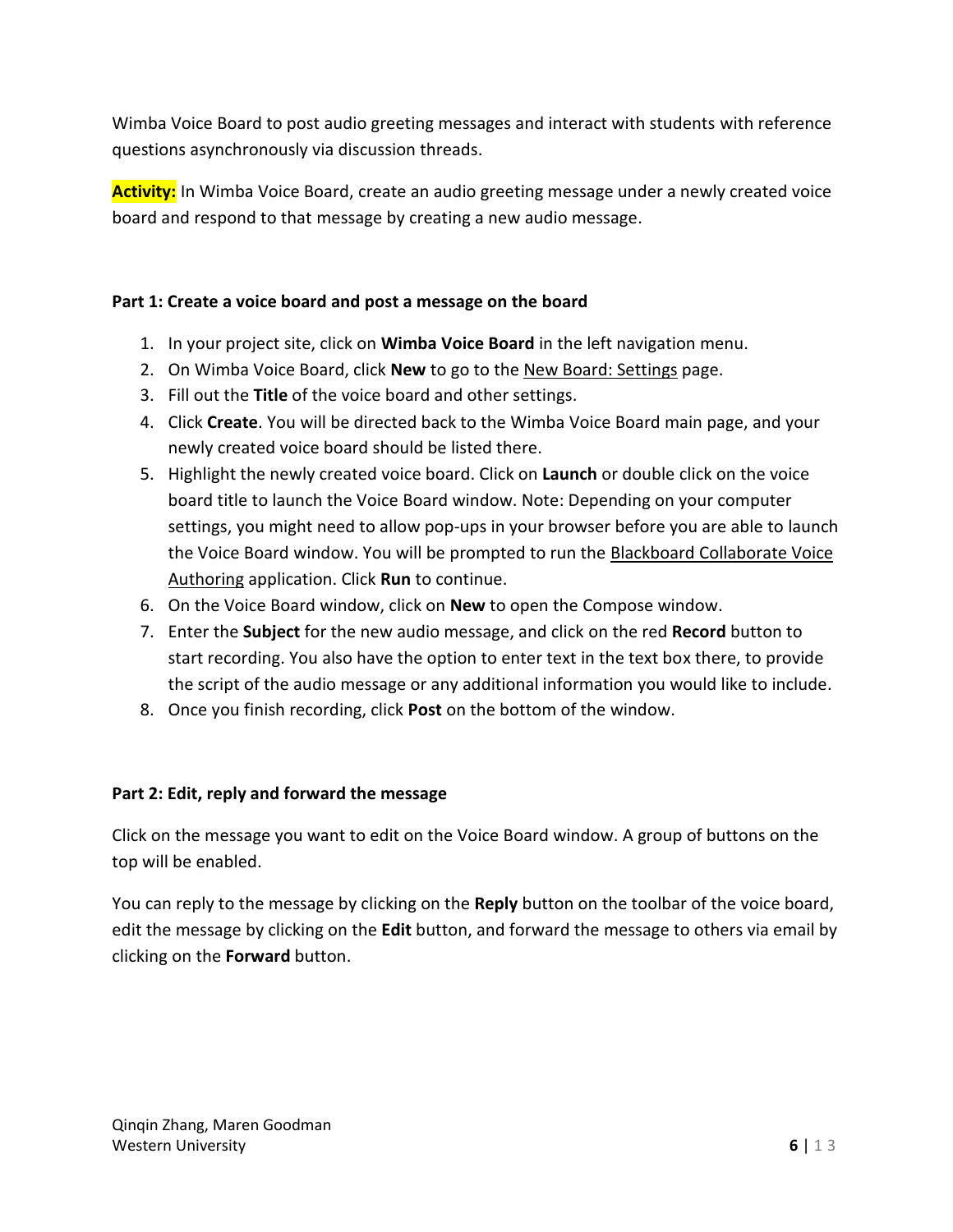# **LESSONS**

Lessons is an instance-based tool. This means that for every item of Lessons you would like to add, a new instance of the tool will appear in your project site's menu to the left. Lessons allows you to create online tutorial content in different formats (text, multimedia) and distribute it in a sequential and interactive way. Librarians can build the bulk of their information literacy content in Lessons and have it embedded at the course level in Sakai.

#### **Part 1: Add a Lessons instance**

**Activity**: Add the Lessons tool in your project site, create a new instance of Lessons, and rename it *Library Module*.

- 1. In your project site, navigate to **Site Info**.
- 2. Click **Edit Tools** on the top of the Site Info page.
- 3. Check the box next to **Lessons**. Click **Continue**.
- 4. Enter the title of the lessons in the **Title** field, and click **Continue**.
- 5. Click **Finish**. The title you entered for the Lessons instance will appear in the navigation menu to the left.

#### **Part 2: Add a subpage**

A subpage is another lessons page that is linked from the lessons main page. You can use subpages to effectively organize your course materials and present them in an intuitive manner.

**Activity**: On your *Library Module* main page, add several subpages and name them based on a certain organization system (e.g. Week1, Week 2...).

- 1. In your project site, navigate to *Library Module*.
- 2. Click **Add Subpage** on the top toolbar.

| Course Content C |                 |                |                     |                    |                |          | Index of pages ? |            |  |
|------------------|-----------------|----------------|---------------------|--------------------|----------------|----------|------------------|------------|--|
| Reorder          | <b>Add Text</b> | Add Multimedia | <b>Add Resource</b> | <b>Add Subpage</b> | Add Assignment | Add Quiz | Help             | More Tools |  |

- 3. a. Enter a title for the subpage. This will be displayed on top of the subpage.
	- b. If you would like to link to a subpage that you have already created. Click **Choose Existing Page**.
- 4. Click **Create**.
- 5. You will then be redirected to a blank subpage that you just created.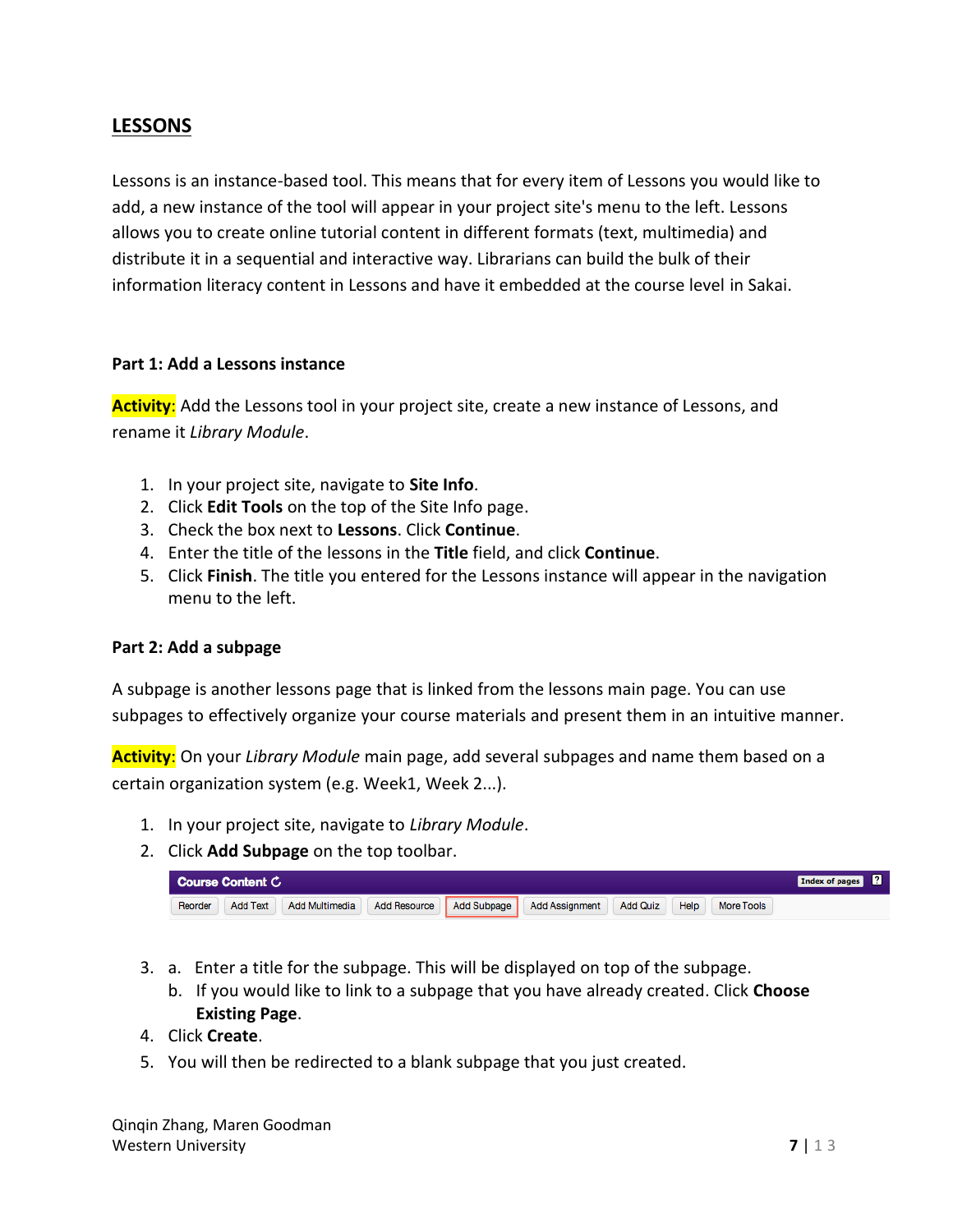6. Go back to *Library Module* via the navigation link above the subpage toolbar. Repeat steps 2-5 to create a couple of subpages under the lessons main page. After you finish, go back to *Library Module*.

| Library Module>week 1 |                  |       |  |  |
|-----------------------|------------------|-------|--|--|
| week 1                | <b>Back Next</b> |       |  |  |
| Reorder               | Add Text         | Add I |  |  |

## **Part 3: Add multimedia resources & Add text**

**Activity**: Add a YouTube video and some text on the *Library Module* main page. Try to reorder the content on this page.

1. On your *Library Module* main page, click **Add Multimedia** on the toolbar to embed videos.



- 1.2. Enter the URL of a YouTube video in the URL field and click **Save**. The video is now embedded on the *Library Module* main page.
- 2.3. You can also add and edit text on the *Library Module* main page by clicking on **Add Text** on the toolbar.
- 3.4. You have the option to reorder content on the page by clicking on **Reorder** on the toolbar.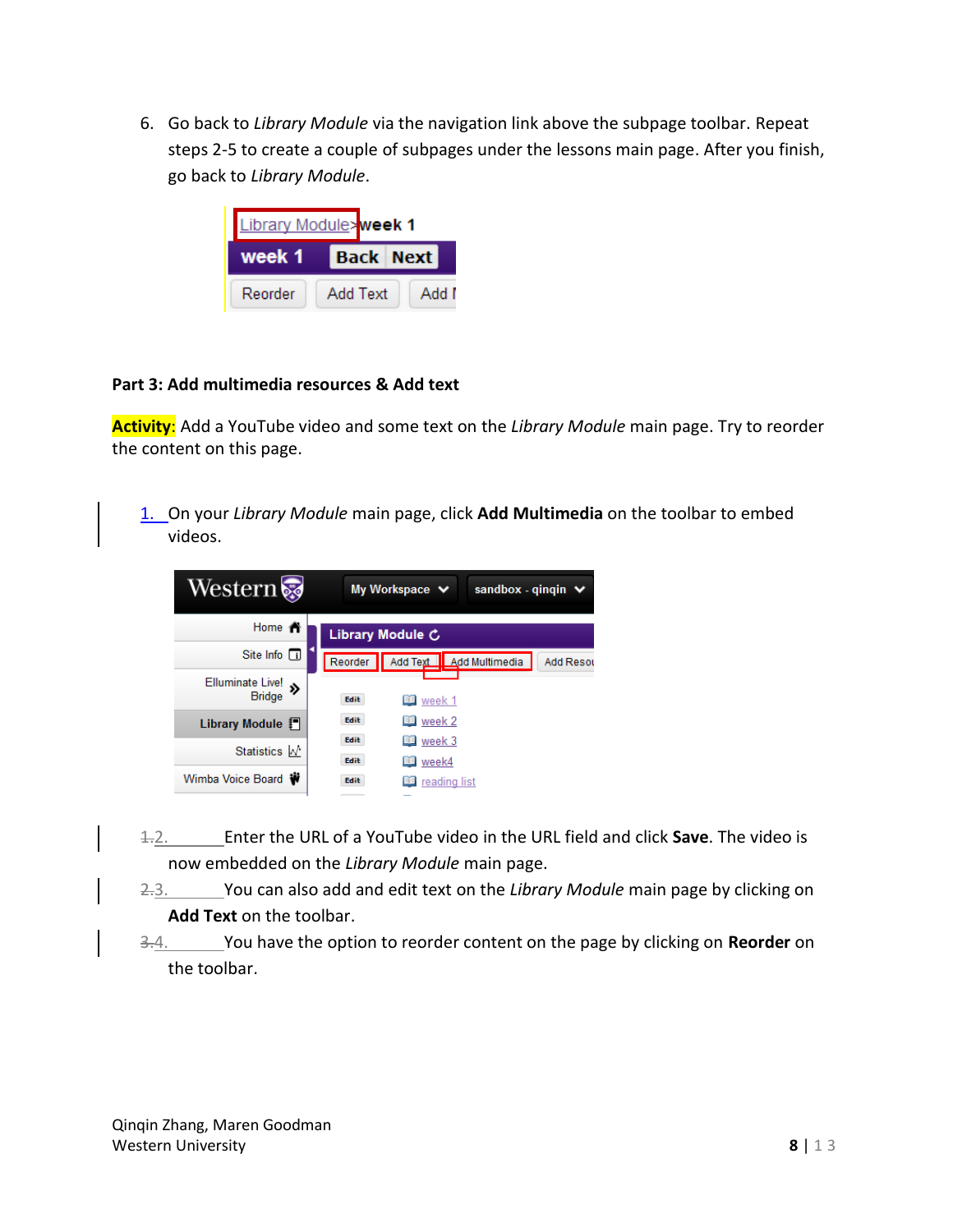# **Web Content**

Similar to Lessons, Web Content is also an instance-based tool. Librarians can use this tool to provide users with access to important library webpages within the site in Sakai. You can provide access to only one external website per Web Content instance.

**Activity:** Add the **Web Content** tool in your project site, and use it to add a link to your library's homepage and another link to your library's catalogue search page.

- 1. In your project site, navigate to **Site Info**.
- 2. Click **Edit Tools**.
- 3. Check the box next to **Web Content**. Click **Continue**.
- 4. On the next screen you will see fields where you can enter information for a new item, as follows:
	- In the **Title** field, add a title. This will show up in the left navigation menu.
	- In the **Source** field, enter a URL after the "http://".
	- Click on **More Web Content Tools?** and choose **1 more**.
- 5. Fill out the Title and Source information for the two links you want to add. Click **Continue**.
- 6. You will see information about the changes you have made to your site. Click **Finish**.
- 7. Navigate to the web content you just added on the left navigation bar to access the content.

Note: The web content you just added might not show up in the window within Sakai after you click on the link in the left navigation menu. It is because your browser is detecting the content as "unsafe script" or "insecure content." For FireFox and Chrome, look for the small grey shield icon to the far left or the far right corner of the address bar to unlock or load the content. For Internet Explorer, allow pop-ups at the bottom of the window.

## **EZProxy Library Link**

The EZProxy Library Link tool enables off-campus access to paid library resources without the need to log in again. A common use of this tool is to provide links to journal articles as required course readings. EZProxy Library Link is also an instance-based tool. You can provide access to only one resource per EZProxy Library Link instance.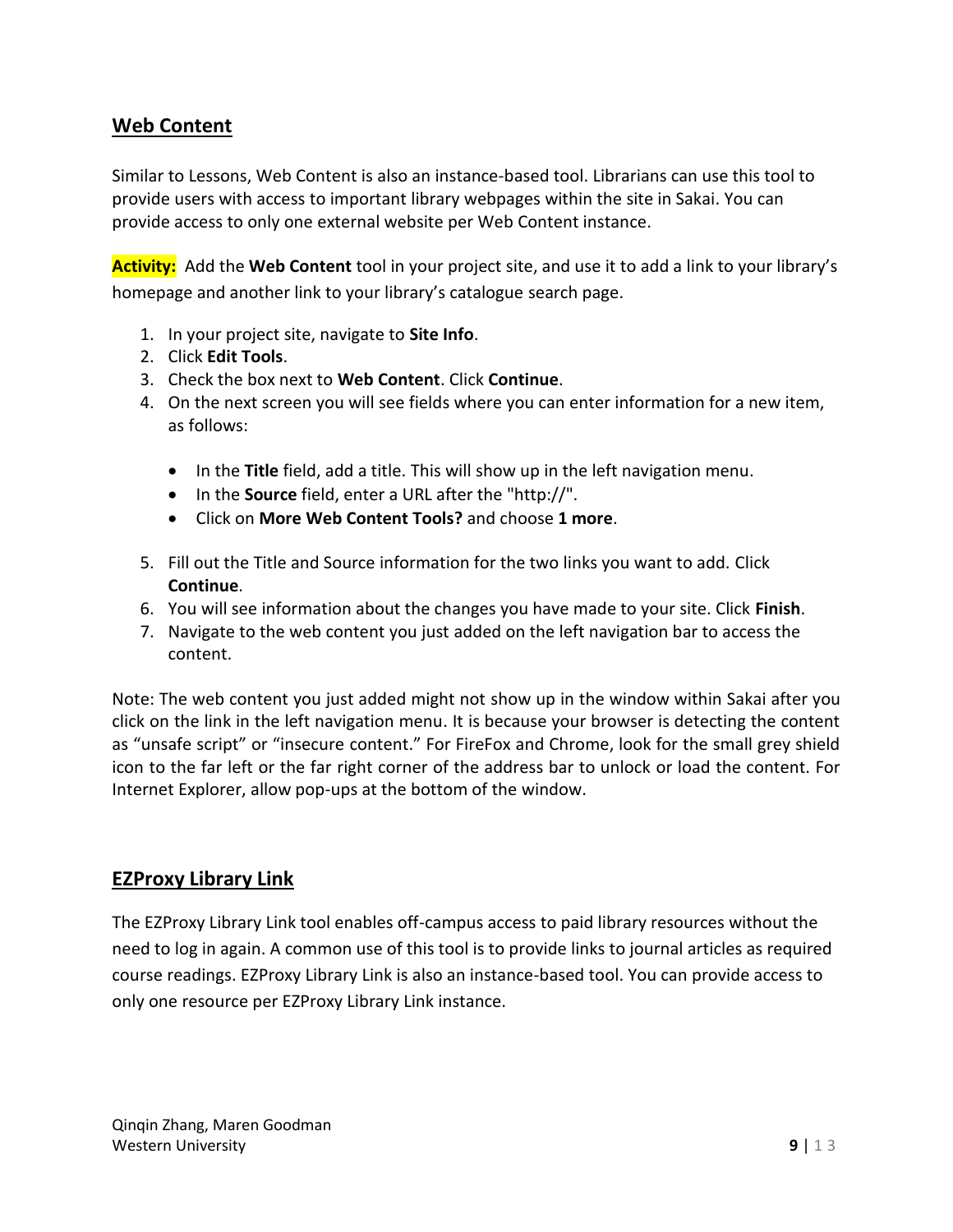**Activity**: In your project site, add the link to one journal article from your library's subscription using EZProxy Library Link.

- 1. In your project site, navigate to **Site Info**.
- 2. Click **Edit Tools**.
- 3. Check the box next to **EZProxy Library Link**. Click **Continue**.
- 4. Fill in the **Title** field. You may enter *Course reading #1* as the title. You have the option to add more EZProxy Library Link instances under More EZProxy Library Link Tools?
- 5. Click **Continue**, and on the next screen click **Finish**.
- 6. Navigate to *Course reading #1* in the left navigation menu.
- 7. On the next screen modify **Tool Title** (will appear on the purple navigation bar on the top) and **Page Title** (will appear in the left navigation menu). Provide the URL of the journal article.
- 8. You have the option to choose to open in a new window or not via the checkbox. It is easier for the user to manage when you choose *not* to open the source in a new window.
- 9. Click **Update Options** when you are done.
- 10. Click on the link *Course reading #1* (or the page title you entered) in the left navigation menu to access the article.

# **Tests & Quizzes**

Librarians can use the Tests & Quizzes tool to develop library quizzes and embed them in lessons to evaluate students' understanding of the library instruction.

## **Part 1: Create an assessment by adding new questions**

**Activity**: In your project site, create a library quiz by adding one multiple choice question and randomize the answers of the question.

- 1. In your project site, click on **Tests & Quizzes** in the left navigation menu.
- 2. Under Create an Assessment, enter a title for the assessment, and choose **Create using assessment builder**. You may enter *Library Quiz* as the title. Click on **Create**.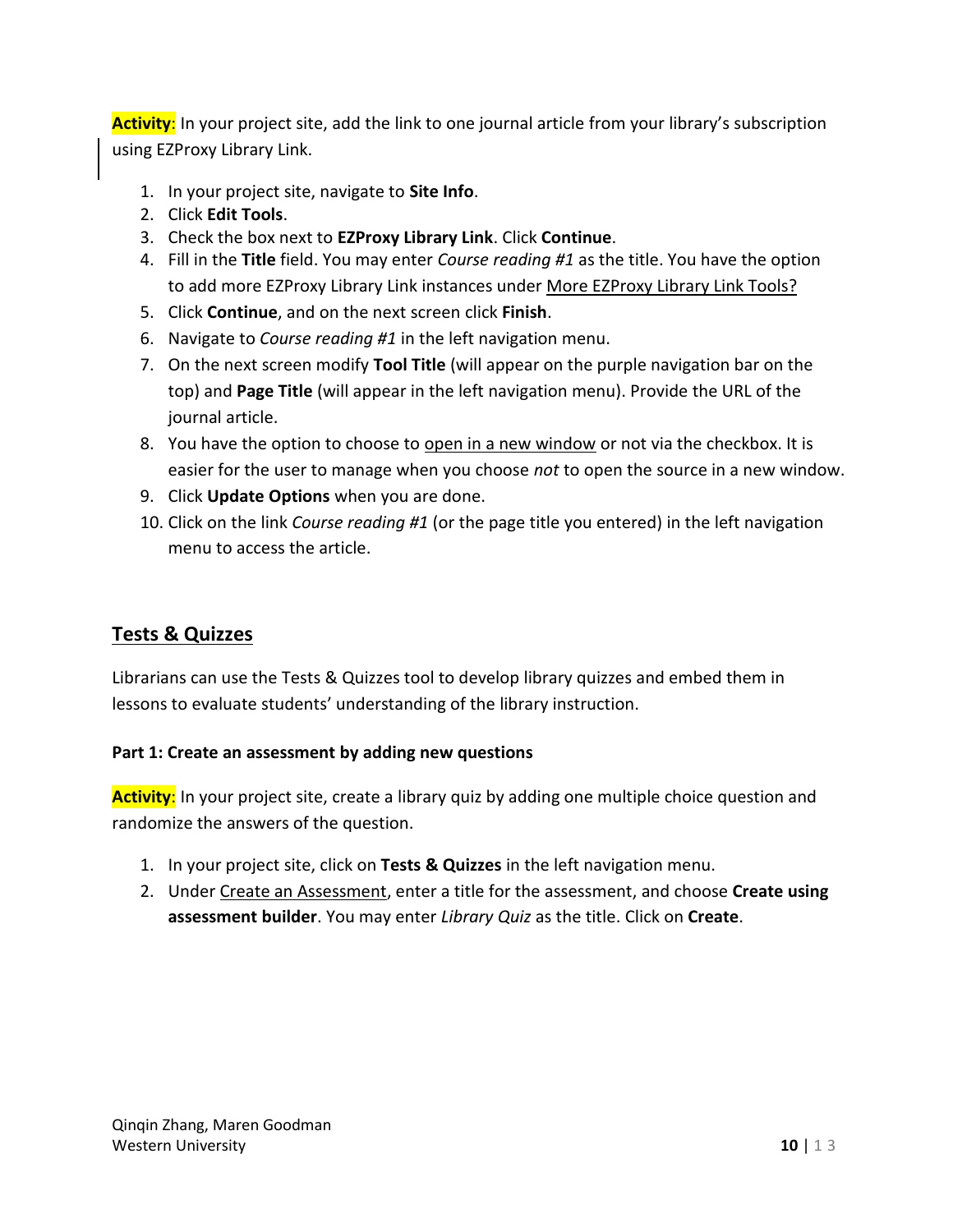#### **Assessments**

| Create an Assessment            |  |
|---------------------------------|--|
| <b>Create from Scratch</b>      |  |
| <b>Assessment Title</b>         |  |
| Create using assessment builder |  |
| Create using markup text        |  |
| Create                          |  |

- 3. On the next page, select a question type next to Add Question: Click Multiple Choice in the drop-down menu.
- 4. On the new page, fill in the question and answers. Set the correct answer for the question, and choose Yes for **Randomize Answers** to randomize the question answers.
- 5. Click **Save**.
- 6. Click on **Publish** underneath the assessment title to publish the assessment. On the next page, you have the option to configure some settings before publishing the assessment. Resolve the error message shown on the top (if any) to complete publishing the assessment. You might need to set a retract date under Delivery Dates before you can publish the assessment.

**Questions: library quiz** 

| Preview   Print   Settings   Publish              |  |
|---------------------------------------------------|--|
| Add Part   Add Question:   select a question type |  |

7. Click on **Save Settings and Publish**. On next page, choose a notification option and click on **Publish**. This will direct you back to the Tests & Quizzes main page.

#### **Part 2: Create an assessment by using an existing question pool**

**Activity**: Create a question pool with two questions of any types and add that to a new assessment (could be named *Library Quiz 2*). Randomize the questions in this assessment.

To create a question pool in Tests & Quizzes:

- 1. In your project site, navigate to the Tests & Quizzes tool. Select **Question Pools** in the menu on the top.
- 2. Click on **Add New Pool**.

Qinqin Zhang, Maren Goodman **Western University 12 and 2008 12 and 2008 12 and 2008 12 and 2008 12 and 2008 12 and 2008 12 and 2008 12 and 2008 12 and 2008 12 and 2008 12 and 2008 12 and 2008 12 and 2008 12 and 2008 12 and 2008 12 and 2008 12 and 200**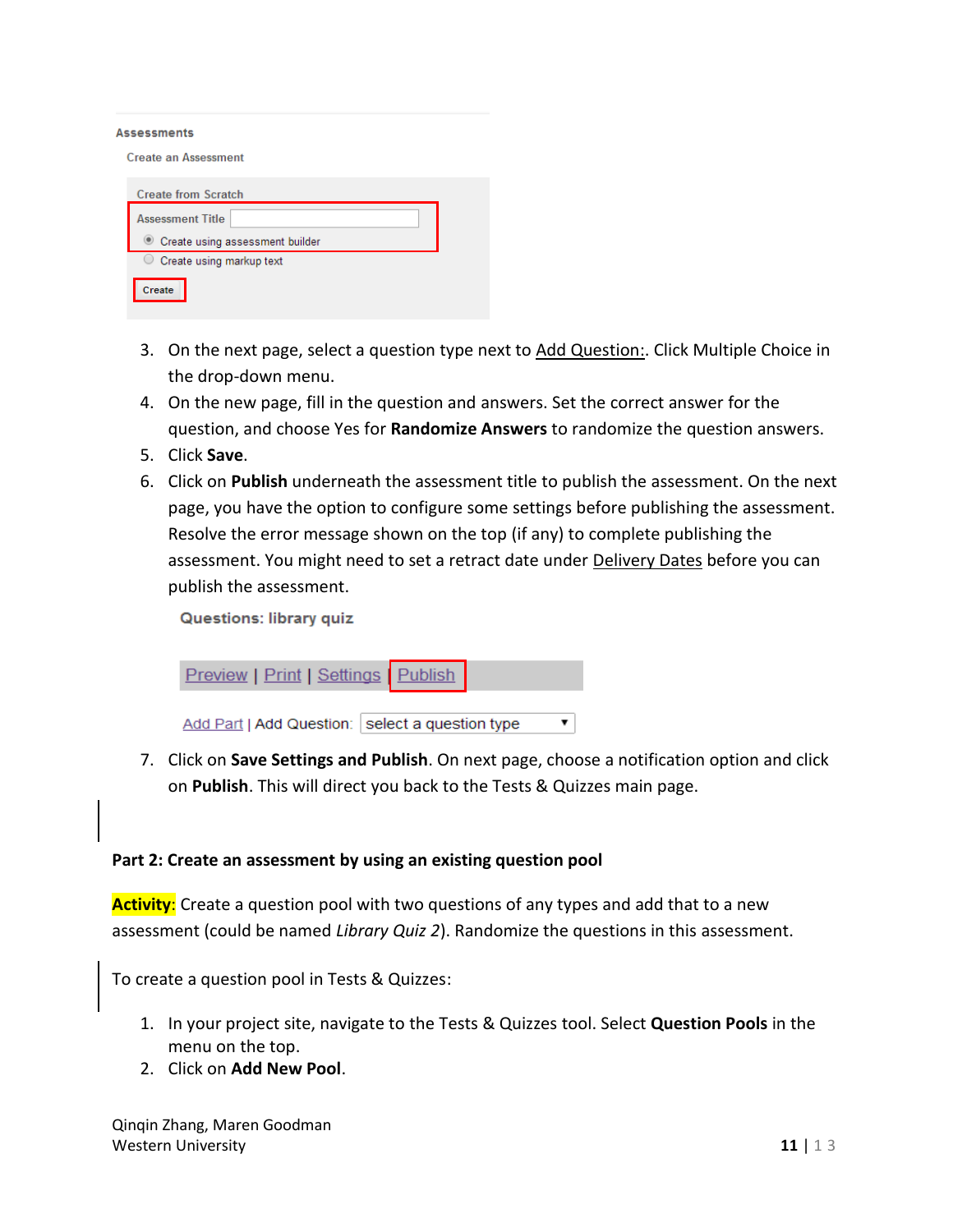- 3. Give the question pool a name. You may name it *Question pool for library quiz*. Click **Save**.
- 4. The new pool will now appear on the page. Click on it to begin adding questions.
- 5. To add questions to the question pool:
	- o Click **Add** (inline with the questions heading on the right).
	- o Select a **Question Type** and click **Save**.
	- o On the new page, populate the question and click **Save**.

| Site Info <b>Ti</b>         | Pool Name              | library quiz pool |     |
|-----------------------------|------------------------|-------------------|-----|
| Elluminate Live! >>         | Owner                  | Qinqin Zhang      |     |
|                             | Department/Group       |                   |     |
| Lessons $\blacksquare$      |                        |                   |     |
| Statistics $\mathbb{A}$     | Description            |                   |     |
| Wimba Voice Board           |                        |                   |     |
| Wimba Voice<br>Presentation | Objectives             |                   |     |
| Resources D                 | Keywords               |                   |     |
| Forums <sub>5</sub>         | Update                 |                   |     |
| Tests & Quizzes             |                        |                   |     |
| Announcements (0)           | 0 Subpools             |                   | Add |
| Course reading#1            | 0 Questions            |                   | Add |
| Library Homepage @          | Move<br>Copy<br>Remove |                   |     |
| Library Catalogue @         | Cancel                 |                   |     |

6. Repeat step 5 to add another question to this question pool.

To use this question pool (*Question pool for library quiz*) in creating a new assessment:

- 1. On the page where you were adding questions to the question pool, click on **Assessments** on the top.
- 2. Under **Create an Assessment**, enter a title for the assessment, and choose **Create using assessment builder**. You may name the new assessment *Library Quiz 2*. Click **Create**.
- 3. Click on **Edit** at the far right corner next to the questions.

| Part $ 1 \rangle$ Pefault - 0 questions |  |                                              |  |  |  |  |
|-----------------------------------------|--|----------------------------------------------|--|--|--|--|
|                                         |  | Insert New Question   select a question type |  |  |  |  |

- 4. Under Type, select **Random draw from question pool**.
- 5. In the Pool name drop-down menu select the desired question pool (in this case, pick *Question pool for library quiz*).